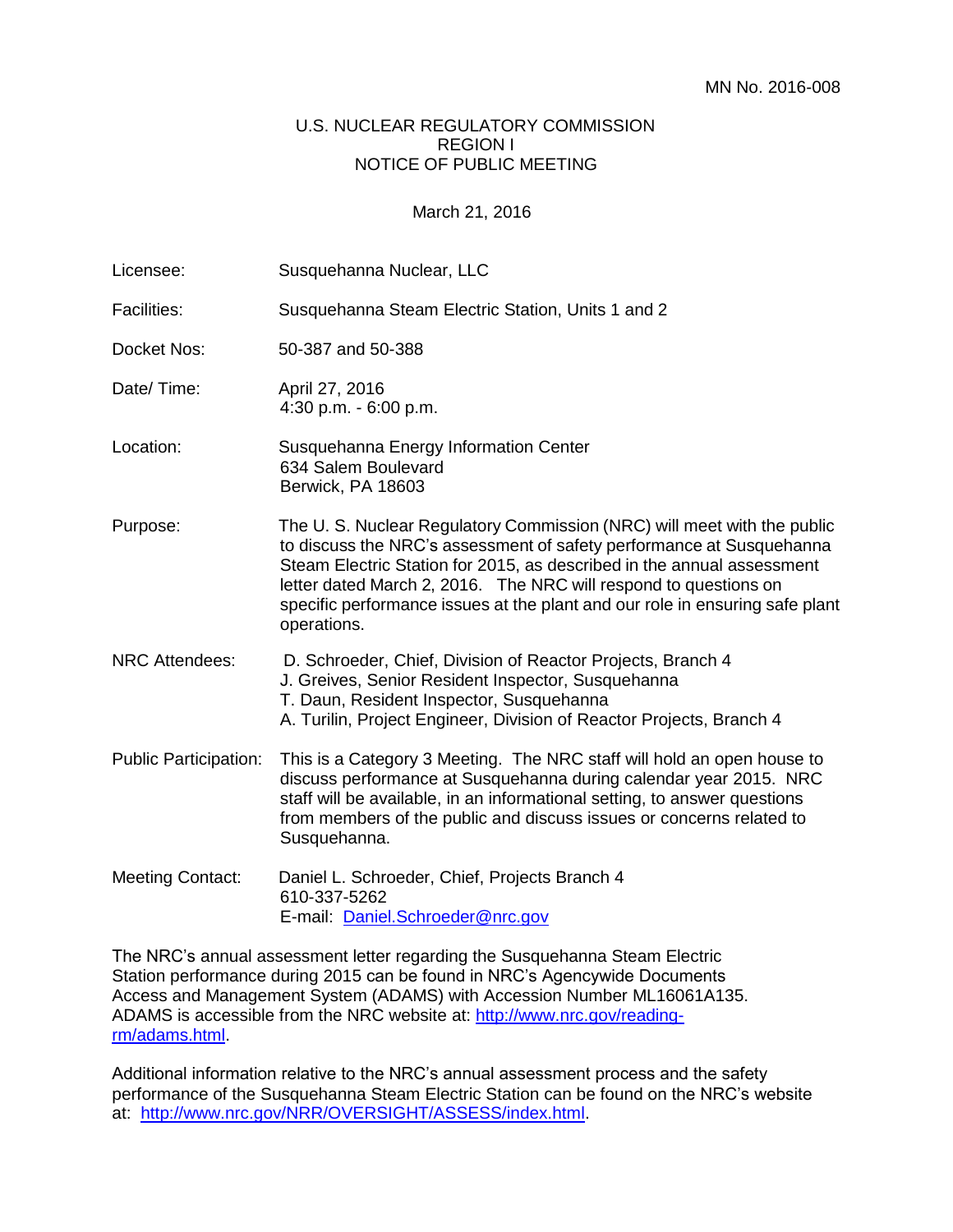The NRC's Policy Statement, "Enhancing Public Participation in NRC Meetings," effective May 28, 2002, applies to this meeting. The policy statement may be found on the NRC website, [http://www.nrc.gov/reading-rm/doc-collections/commission/policy/67fr36920.html,](http://www.nrc.gov/reading-rm/doc-collections/commission/policy/67fr36920.html) and contains information regarding visitors and security.

The NRC provides reasonable accommodation to individuals with disabilities where appropriate. If you need a reasonable accommodation to participate in this meeting, or need the meeting notice or other information from the meeting in another format (e.g., Braille, large print), please notify the NRC's meeting contact. Determinations on requests for reasonable accommodation will be made on a case-by-case basis. Persons requiring assistance to attend the meeting shall make their requests known to the NRC meeting contact no later than two business days prior to the meeting.

Attendance by other NRC personnel at this meeting should be made known by April 20, 2016, via telephone to the NRC meeting contact.

Meetings are sometimes canceled or rescheduled as a result of unforeseen circumstances. Please confirm the meeting schedule on the NRC website under public meetings.

Approved by: \_\_\_\_\_\_\_*/RA/\_*\_\_\_\_\_\_\_\_\_\_\_

Daniel L. Schroeder, Chief Projects Branch 4 Division of Reactor Projects

cc: Distribution via ListServ